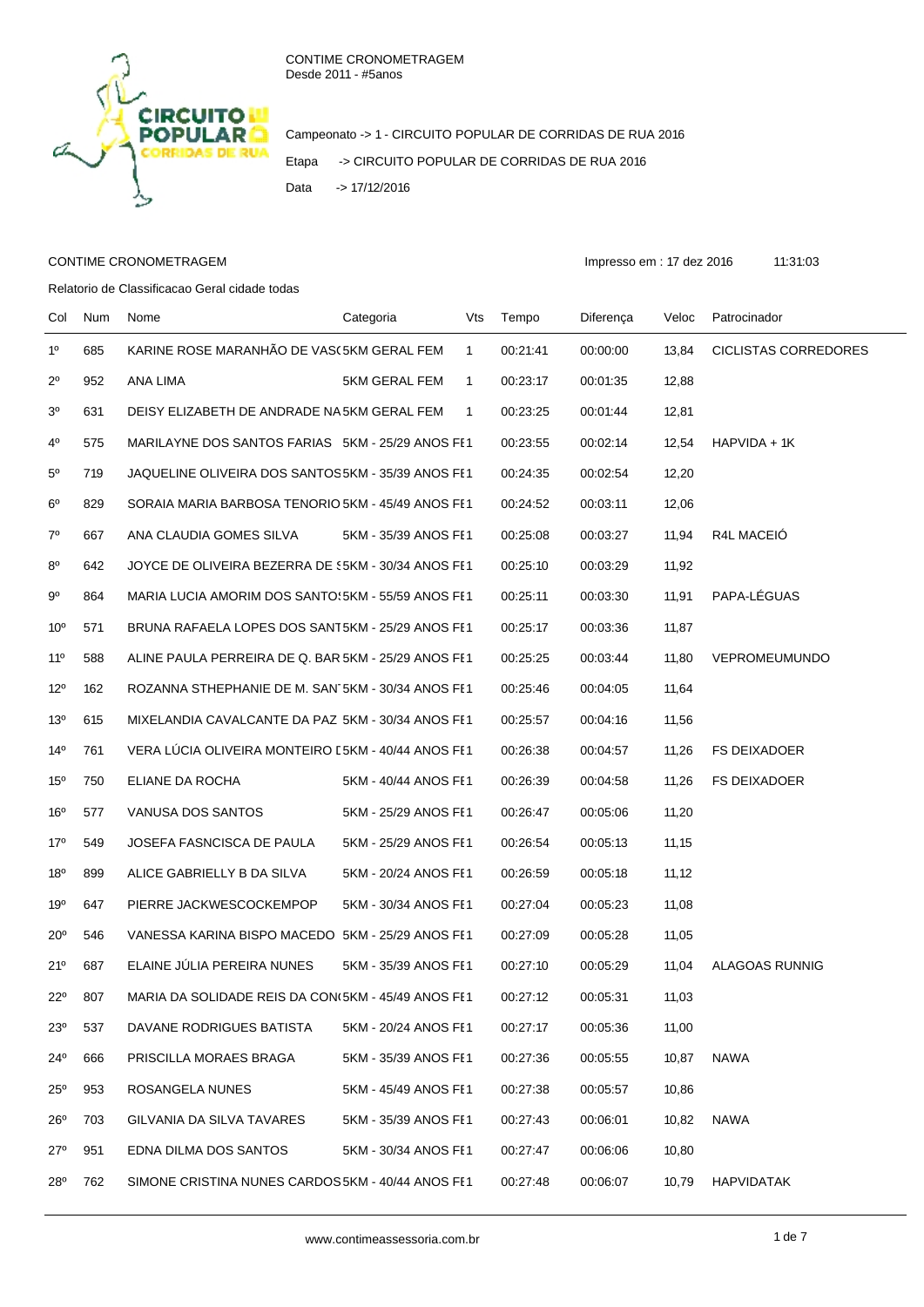| 29°             | 606 | THAVANYS SANTOS DE ALBUQUER 5KM - 30/34 ANOS FE1   |                      | 00:27:48 | 00:06:07 | 10,79  |                     |
|-----------------|-----|----------------------------------------------------|----------------------|----------|----------|--------|---------------------|
| 30 <sup>o</sup> | 693 | JOSILVDA PAULINO DA SILVA                          | 5KM - 35/39 ANOS FE1 | 00:28:16 | 00:06:35 | 10,61  |                     |
| 31 <sup>o</sup> | 789 | AURIZELIA LOPES DOS SANTOS                         | 5KM - 45/49 ANOS FE1 | 00:28:17 | 00:06:36 | 10,61  |                     |
| $32^{\circ}$    | 636 | TATIANA PEREIRA DOS SANTOS                         | 5KM - 30/34 ANOS FE1 | 00:28:22 | 00:06:41 | 10,58  |                     |
| 33 <sup>o</sup> | 745 | ELISANGELA AMORIM DE SENA                          | 5KM - 40/44 ANOS FE1 | 00:28:23 | 00:06:41 | 10,57  |                     |
| $34^{\circ}$    | 690 | GEIZA FERREIRA LIMA                                | 5KM - 35/39 ANOS FE1 | 00:28:23 | 00:06:42 | 10,57  |                     |
| $35^\circ$      | 701 | ANA MARCIA RODRIGUES DOS SAN5KM - 35/39 ANOS FE1   |                      | 00:28:25 | 00:06:44 | 10,56  | HAPVIDA + 1K        |
| $36^{\circ}$    | 866 | MARIA PARECIDA GOMES PEREIRA 5KM - 55/59 ANOS FE1  |                      | 00:28:38 | 00:06:57 | 10,48  |                     |
| $37^\circ$      | 510 | ANA BEATRIZ MARINHO COUTO                          | 5KM - 14/19 ANOS FE1 | 00:28:52 | 00:07:10 | 10,39  | ALAGOAS RUNNING     |
| $38^{\circ}$    | 806 | MARIA CRISTINA DOS SANTOS BAF5KM - 45/49 ANOS FE1  |                      | 00:29:07 | 00:07:26 | 10,30  | HAPVIDA + 1K        |
| 39°             | 732 | ROSILEIDE DA COSTA                                 | 5KM - 40/44 ANOS FE1 | 00:29:10 | 00:07:28 | 10,29  |                     |
| $40^{\circ}$    | 671 | ELIS FABIANA ALVES GOMES                           | 5KM - 35/39 ANOS FE1 | 00:29:12 | 00:07:31 | 10,27  | <b>CATS RUNNING</b> |
| 41°             | 774 | ADRIANE FIGUEREDO PESSOA DE 15KM - 40/44 ANOS FE1  |                      | 00:29:34 | 00:07:53 | 10, 15 |                     |
| $42^{\circ}$    | 645 | CYNTHIA KARLA RAMOS DA SILVA 5KM - 30/34 ANOS FE1  |                      | 00:29:44 | 00:08:02 | 10,09  | ALAGOAS RUNNING     |
| 43°             | 517 | ELANE LIMA DE SOUZA                                | 5KM - 20/24 ANOS FE1 | 00:29:54 | 00:08:13 | 10,03  |                     |
| 44°             | 793 | CLAUDIA MARIA GOMES DE LIMA                        | 5KM - 45/49 ANOS FE1 | 00:30:10 | 00:08:29 | 9,94   | CORREDORES SOLIDA.  |
| $45^{\circ}$    | 658 | CARLA CRISTINA DOS SANTOS                          | 5KM - 35/39 ANOS FE1 | 00:30:14 | 00:08:33 | 9,92   |                     |
| 46°             | 802 | MARINEIDE XAVIER DOS SANTOS                        | 5KM - 45/49 ANOS FE1 | 00:30:20 | 00:08:39 | 9,89   |                     |
| 47°             | 651 | ROSIRES OLIVEIIRA LIMA                             | 5KM - 35/39 ANOS FE1 | 00:30:22 | 00:08:40 | 9,88   |                     |
| 48°             | 653 | LILIAN SILVA LUCIANI                               | 5KM - 35/39 ANOS FE1 | 00:30:22 | 00:08:41 | 9,88   |                     |
| 49°             | 527 | MARIA EDUARDA VIEIRA DE LIMA M5KM - 20/24 ANOS FE1 |                      | 00:30:25 | 00:08:43 | 9,86   |                     |
| $50^\circ$      | 736 | ADRIANA DA SILVA PONTES ARAUJ 5KM - 40/44 ANOS FE1 |                      | 00:30:25 | 00:08:44 | 9,86   |                     |
| $51^{\circ}$    | 791 | JOELMA MENDES CHAGAS DA SILV 5KM - 45/49 ANOS FE1  |                      | 00:30:34 | 00:08:53 | 9,81   | DIVAS ALAGOANAS     |
| $52^{\circ}$    | 734 | SIRLENE PEREIRA DE ARAUJO                          | 5KM - 40/44 ANOS FE1 | 00:30:42 | 00:09:01 | 9,77   |                     |
| $53^\circ$      | 722 | TACIANA COSTA DA SILVA                             | 5KM - 35/39 ANOS FE1 | 00:30:56 | 00:09:15 | 9,70   |                     |
| $54^{\circ}$    | 727 | MARCIA SANTOS DE MELO DA SILV 5KM - 40/44 ANOS FE1 |                      | 00:30:59 | 00:09:18 | 9,68   |                     |
| $55^{\circ}$    | 820 | PETRUCIA DA SILVA BRANCO                           | 5KM - 45/49 ANOS FE1 | 00:30:59 | 00:09:18 | 9,68   |                     |
| $56^{\circ}$    | 665 | ALDEREANY PEPESE DA SILVA                          | 5KM - 35/39 ANOS FE1 | 00:31:01 | 00:09:20 | 9,67   |                     |
| $57^\circ$      | 620 | <b>MARIANNA RODRIGUES LEITE</b>                    | 5KM - 30/34 ANOS FE1 | 00:31:12 | 00:09:31 | 9,62   |                     |
| $58^{\circ}$    | 709 | MARIA ELIZANGELA DOS S BARBOS5KM - 35/39 ANOS FE1  |                      | 00:31:18 | 00:09:37 | 9,58   |                     |
| $59^{\rm o}$    | 861 | JOSEFA TEREZA RIBEIRO DA SILVA5KM - 55/59 ANOS FE1 |                      | 00:31:27 | 00:09:46 | 9,54   |                     |
| $60^{\circ}$    | 770 | DENIS E MARIA DA SILVA SANTOS 5KM - 40/44 ANOS FE1 |                      | 00:31:31 | 00:09:50 | 9,52   |                     |
| 61°             | 749 | MARIA DO SOCORRO PAZ DOS SAN5KM - 40/44 ANOS FE1   |                      | 00:31:38 | 00:09:57 | 9,48   |                     |
| $62^\circ$      | 857 | NELMA CAVALCANTE DE LIMA                           | 5KM - 55/59 ANOS FE1 | 00:31:44 | 00:10:03 | 9,45   |                     |
| 63 <sup>o</sup> | 641 | VALDEREZ LINO DA SILVA                             | 5KM - 30/34 ANOS FE1 | 00:31:44 | 00:10:03 | 9,45   |                     |
| $64^{\circ}$    | 518 | MARCELA COSTA DE NASCIMENTO 5KM - 20/24 ANOS FE1   |                      | 00:31:45 | 00:10:04 | 9,45   |                     |
| $65^{\circ}$    | 654 | ACICRONE BEZERRA DOS SANTOS 5KM - 35/39 ANOS FE1   |                      | 00:31:45 | 00:10:04 | 9,45   |                     |
|                 |     |                                                    |                      |          |          |        |                     |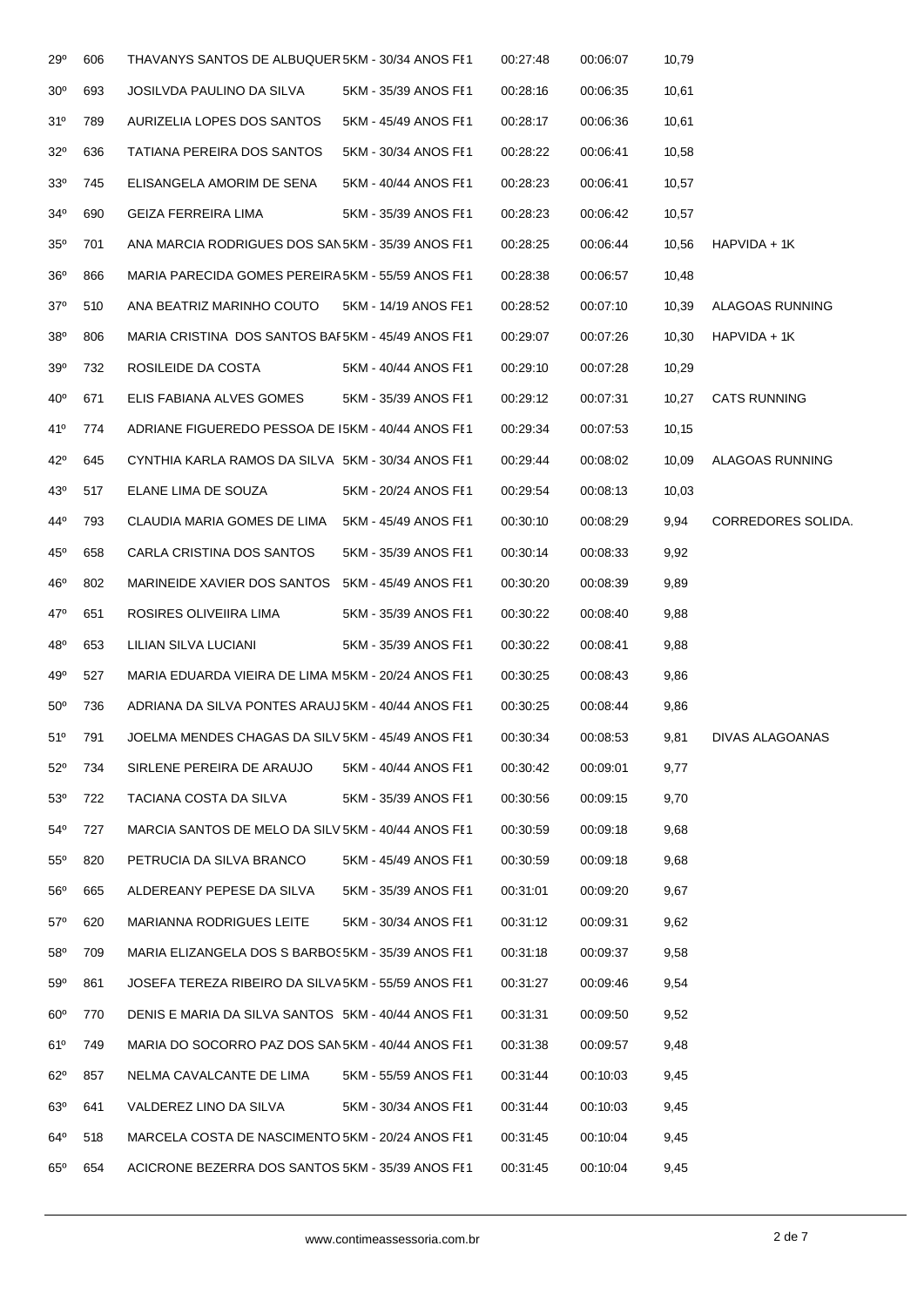| $66^{\circ}$    | 831 | KATIA MARY PAIVA COSTA                             | 5KM - 50/54 ANOS FE1          | 00:31:58 | 00:10:17 | 9,38 | DIVAS ALAGOANAS           |
|-----------------|-----|----------------------------------------------------|-------------------------------|----------|----------|------|---------------------------|
| $67^\circ$      | 886 | AUREA LUIZA DE GONÇALVES NOB 5KM - 35/39 ANOS FE1  |                               | 00:32:02 | 00:10:21 | 9,37 |                           |
| $68^{\circ}$    | 541 | JESSICA ALVES CARVALHO                             | 5KM - 25/29 ANOS FE1          | 00:32:04 | 00:10:23 | 9,36 | R4L MACEIÓ                |
| 69°             | 786 | MARINTUSA COSTA MANY                               | 5KM - 45/49 ANOS FI1          | 00:32:06 | 00:10:24 | 9,35 | <b>NAWA</b>               |
| 70°             | 628 | LILIAN PRECILA AMANCIO DOS SAN5KM - 30/34 ANOS FE1 |                               | 00:32:17 | 00:10:36 | 9,29 |                           |
| 71°             | 644 | JULIANNA CRISTINA MORAIS DE OL5KM - 30/34 ANOS FE1 |                               | 00:32:20 | 00:10:39 | 9,28 |                           |
| 72°             | 686 | VALESCA RODRIGUES M. TORRES 5KM - 35/39 ANOS FE1   |                               | 00:32:20 | 00:10:39 | 9,28 |                           |
| 73 <sup>o</sup> | 725 | CICERA VERONICA DE SOUZA FERI5KM - 40/44 ANOS FE1  |                               | 00:32:28 | 00:10:47 | 9,24 |                           |
| 74°             | 506 | ALDRIANY PEPESE FREIRE                             | 5KM - 14/19 ANOS FE1          | 00:32:32 | 00:10:50 | 9,22 |                           |
| 75°             | 696 | GIRLEANE FEITOZA DOS SANTOS 5KM - 35/39 ANOS FE1   |                               | 00:32:39 | 00:10:58 | 9,19 |                           |
| 76°             | 839 | LENIELSA BATISTA SALES                             | 5KM - 50/54 ANOS FE1          | 00:32:41 | 00:10:59 | 9,18 | EQUIPE 3+                 |
| $77^\circ$      | 721 | GILVANICE BARROS WANDERLEY 5KM - 35/39 ANOS FE1    |                               | 00:32:43 | 00:11:02 | 9,17 | <b>FRIENDS RUN</b>        |
| 78°             | 700 | LANUZA MARCIA DA SILVA MORAES5KM - 35/39 ANOS FE1  |                               | 00:32:47 | 00:11:06 | 9,15 | <b>MAIS ADRENALINA</b>    |
| 79°             | 880 | MARIA EUNICE DA SILVA                              | 5KM - 60+ FEM<br>$\mathbf{1}$ | 00:32:53 | 00:11:12 | 9,12 |                           |
| $80^\circ$      | 640 | GILSA CONCEIÇÃO DA SILVA                           | 5KM - 30/34 ANOS FE1          | 00:32:54 | 00:11:13 | 9,12 |                           |
| $81^{\circ}$    | 836 | PATRICIA FERNANDRES ROBERTA 5KM - 50/54 ANOS FE1   |                               | 00:32:56 | 00:11:15 | 9,11 |                           |
| 82°             | 662 | BIAFRA DA COSTA MAXIMO                             | 5KM - 35/39 ANOS FE1          | 00:33:04 | 00:11:23 | 9,07 |                           |
| $83^{\circ}$    | 586 | KATIA REJANY RODRIGUES PIMEN15KM - 25/29 ANOS FE1  |                               | 00:33:19 | 00:11:38 | 9,00 |                           |
| 84°             | 695 | PRISCILLA ROMANNA B. FIDELES 5KM - 35/39 ANOS FE1  |                               | 00:33:19 | 00:11:38 | 9,00 |                           |
| $85^\circ$      | 752 | ANDREA GOMES SANTANA DE MEL 5KM - 40/44 ANOS FE1   |                               | 00:33:19 | 00:11:38 | 9,00 |                           |
| 86°             | 798 | EDVANIA V. CASTRO                                  | 5KM - 45/49 ANOS FE1          | 00:33:28 | 00:11:47 | 8,96 |                           |
| $87^\circ$      | 845 | EDNA LUCIA ANJOS DE AMORIM                         | 5KM - 50/54 ANOS FE1          | 00:33:37 | 00:11:55 | 8,92 |                           |
| 88 <sup>o</sup> | 591 | SUZANA HELENA MULLER                               | 5KM - 25/29 ANOS FE1          | 00:33:41 | 00:12:00 | 8,91 |                           |
| 89°             | 792 | FATIMA RODRIGUES DE MELO                           | 5KM - 45/49 ANOS FE1          | 00:33:46 | 00:12:05 | 8,88 | <b>CORREDORES SOLIDA.</b> |
| $90^{\circ}$    | 763 | SOCORRO RODRIGUES                                  | 5KM - 40/44 ANOS FE1          | 00:33:46 | 00:12:05 | 8,88 | <b>NAWA</b>               |
| 91°             | 810 | MARIA CICERA DOS SANTOS LIMA 5KM - 45/49 ANOS FE1  |                               | 00:33:49 | 00:12:08 | 8,87 |                           |
| $92^{\circ}$    | 850 | SEVERINA LINDOLFO FIDELIS                          | 5KM - 50/54 ANOS FE1          | 00:33:49 | 00:12:08 | 8,87 |                           |
| 93°             | 928 | CAMILA MARIA DOS SANTOS                            | 5KM - 14/19 ANOS FE1          | 00:33:52 | 00:12:11 | 8,86 |                           |
| 94°             | 534 | BARBARA MARIA DE ALMEIDA MOR 5KM - 20/24 ANOS FE1  |                               | 00:33:53 | 00:12:12 | 8,85 |                           |
| $95^\circ$      | 805 | MARIA VALDENIA RIBEIRO DOS SANSKM - 45/49 ANOS FE1 |                               | 00:33:55 | 00:12:13 | 8,85 | FSTREINADOR               |
| 96°             | 804 | MARIA LÚCIA BATISTA DA SILVA                       | 5KM - 45/49 ANOS FE1          | 00:33:58 | 00:12:17 | 8,83 |                           |
| 97°             | 531 | LARISSA LAURENTINODA SILVA                         | 5KM - 20/24 ANOS FE1          | 00:34:06 | 00:12:25 | 8,80 | LS E CORREDORES S.        |
| 98°             | 552 | LAYS KARLA P. SILVA                                | 5KM - 25/29 ANOS FE1          | 00:34:07 | 00:12:25 | 8,79 |                           |
| $99^{\circ}$    | 604 | JANAINA LIMA DE SOUZA                              | 5KM - 30/34 ANOS FE1          | 00:34:07 | 00:12:26 | 8,79 |                           |
| $100^\circ$     | 724 | MARINA COELHO BATISTA DIAS CA 5KM - 40/44 ANOS FE1 |                               | 00:34:10 | 00:12:29 | 8,78 | 3T                        |
| 101°            | 833 | LUUCIENE OLIVEIRA BARBOSA                          | 5KM - 50/54 ANOS FE1          | 00:34:16 | 00:12:35 | 8,75 |                           |
| 102° 618        |     | POLYANNA N.B. TENÓRIO DOS SAN5KM - 30/34 ANOS FE1  |                               | 00:34:21 | 00:12:39 | 8,73 | ASAS AO VENTO             |
|                 |     |                                                    |                               |          |          |      |                           |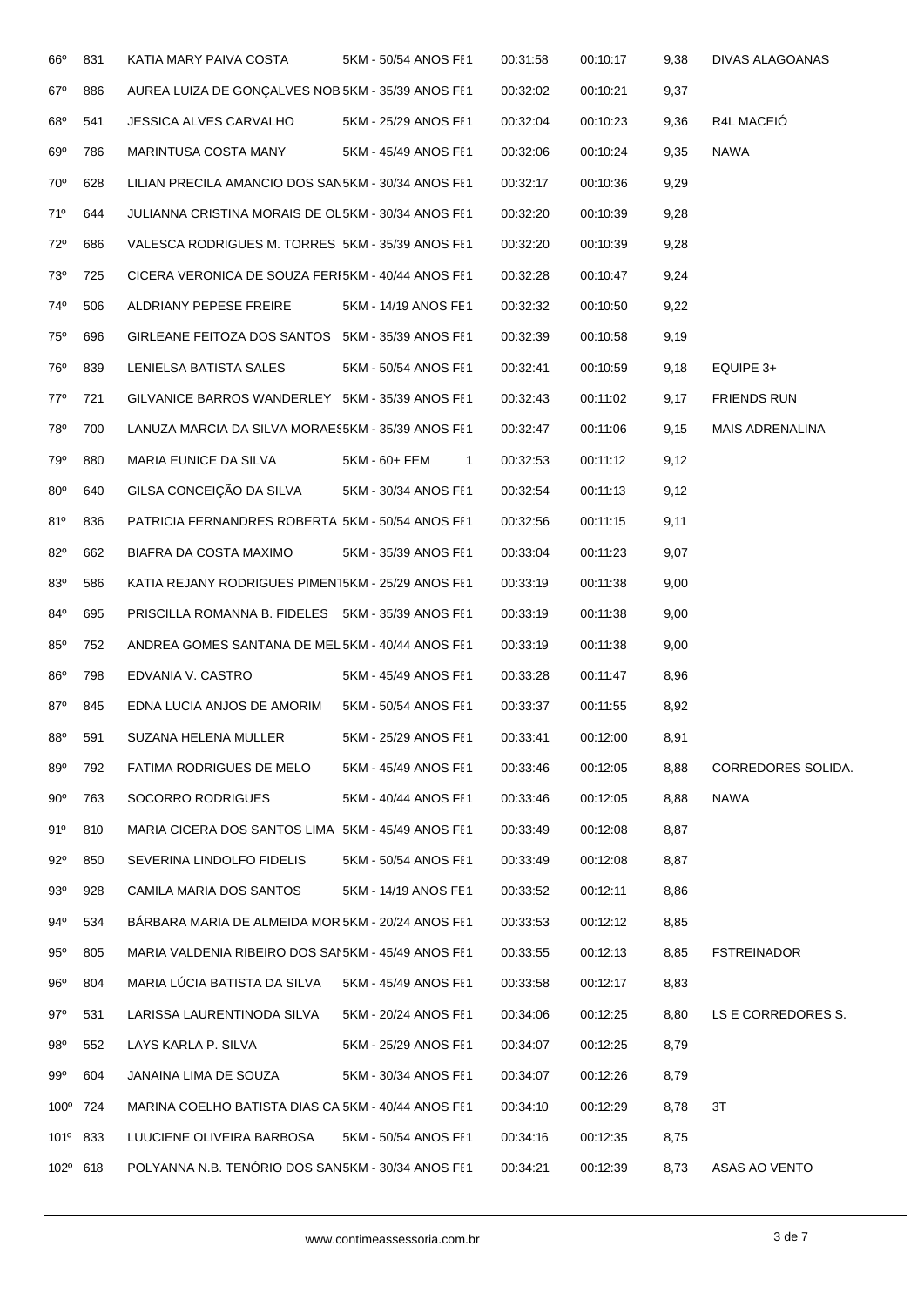| 103 <sup>°</sup> 624 | VANESSA SOUZA DA SILVA                              | 5KM - 30/34 ANOS FE1 | 00:34:21 | 00:12:40 | 8,73 |                     |
|----------------------|-----------------------------------------------------|----------------------|----------|----------|------|---------------------|
| 104° 853             | MARIA BETÂNIA LOURENÇO SIMPLI5KM - 55/59 ANOS FE1   |                      | 00:34:25 | 00:12:44 | 8,72 | DIVAS ALAGOANAS     |
| 105° 780             | ANA MARIA FERREIA DOS SANTOS 5KM - 40/44 ANOS FE1   |                      | 00:34:25 | 00:12:44 | 8,72 |                     |
| 106 <sup>°</sup> 515 | ANDRESSA CHRISLAYNE P. DO NAS5KM - 20/24 ANOS FE1   |                      | 00:34:25 | 00:12:44 | 8,72 |                     |
| 107° 603             | HOSIANE FRIAS OLIVEIRA                              | 5KM - 30/34 ANOS FE1 | 00:34:25 | 00:12:44 | 8,72 |                     |
| 108 <sup>°</sup> 536 | SILEIDE LUIZA DA S. LIMA                            | 5KM - 20/24 ANOS FE1 | 00:34:26 | 00:12:45 | 8,71 |                     |
| 109° 657             | HIBIANA FRIAS WANDERLEY                             | 5KM - 35/39 ANOS FE1 | 00:34:26 | 00:12:45 | 8,71 |                     |
| 110 <sup>°</sup> 723 | ADRIANA MARIA DOS S DE OLIVEIR 5KM - 35/39 ANOS FE1 |                      | 00:34:34 | 00:12:53 | 8,68 |                     |
| 111 <sup>0</sup> 746 | ROSINESE MARIA DOS SANTOS                           | 5KM - 40/44 ANOS FE1 | 00:34:35 | 00:12:54 | 8,67 |                     |
| 112 <sup>0</sup> 838 | NIVIA ACIOLI                                        | 5KM - 50/54 ANOS FE1 | 00:34:39 | 00:12:58 | 8,66 | DIVAS ALAGOANAS     |
| 113º 702             | MARCIA MAMA BARBOSA                                 | 5KM - 35/39 ANOS FE1 | 00:34:40 | 00:12:59 | 8,65 | <b>NAWA</b>         |
| 114 <sup>°</sup> 795 | LUZIANE MARIA DOS SANTOS TIAG 5KM - 45/49 ANOS FE1  |                      | 00:34:44 | 00:13:03 | 8,64 |                     |
| 115 <sup>°</sup> 914 | ELIZANGELA GOMES DE MELO ALVI5KM - 35/39 ANOS FE1   |                      | 00:34:49 | 00:13:08 | 8,62 |                     |
| 116 <sup>°</sup> 613 | JEANE DA SILVA                                      | 5KM - 30/34 ANOS FE1 | 00:34:53 | 00:13:12 | 8,60 |                     |
| 117 <sup>0</sup> 684 | MICHELINE DE ALMEIDA LIMA                           | 5KM - 35/39 ANOS FE1 | 00:34:56 | 00:13:15 | 8,59 |                     |
| 118 <sup>0</sup> 817 | SILVANA CICERO DA SILVA                             | 5KM - 45/49 ANOS FE1 | 00:35:05 | 00:13:24 | 8,55 |                     |
| 119 <sup>°</sup> 754 | ANA PATRICIA DO NASCIMENTO                          | 5KM - 40/44 ANOS FE1 | 00:35:07 | 00:13:26 | 8,54 | <b>HAPTIK</b>       |
| 120° 526             | <b>CHAIDE SANTOS</b>                                | 5KM - 20/24 ANOS FE1 | 00:35:13 | 00:13:32 | 8,52 |                     |
| 121º 714             | KATIA PEIXOTO COUTINHO                              | 5KM - 35/39 ANOS FE1 | 00:35:14 | 00:13:33 | 8,51 | ALAGOAS RUNNING     |
| 122 <sup>0</sup> 728 | ROSANNY KELLY CAVALCANTE                            | 5KM - 40/44 ANOS FE1 | 00:35:31 | 00:13:50 | 8,45 | <b>CATS RUNNING</b> |
| 123 <sup>°</sup> 565 | ALICE CRISTENE SANTOS PEREIRA5KM - 25/29 ANOS FE1   |                      | 00:35:38 | 00:13:57 | 8,42 |                     |
| 124 <sup>°</sup> 593 | MICHELLE ALINE GOMES DA SILVA 5KM - 25/29 ANOS FE1  |                      | 00:35:52 | 00:14:11 | 8,36 |                     |
| $125^{\circ}$ 692    | ANDRÉA PAREICIA BEZERRA A. FEI5KM - 35/39 ANOS FE1  |                      | 00:35:55 | 00:14:14 | 8,35 |                     |
| 126 <sup>°</sup> 781 | SILVANA A. DA SILVA                                 | 5KM - 40/44 ANOS FE1 | 00:36:12 | 00:14:31 | 8,29 |                     |
| 127 <sup>°</sup> 840 | NADIR BARBOSA DE ALMEIDA                            | 5KM - 50/54 ANOS FE1 | 00:36:16 | 00:14:34 | 8,27 |                     |
| 128 <sup>0</sup> 551 | LENICE GALDINO DA SILVA SANTO 5KM - 14/19 ANOS FE1  |                      | 00:36:16 | 00:14:35 | 8,27 |                     |
| 129 <sup>°</sup> 915 | LAIS CAROLINE DOS SANTOS                            | 5KM - 25/29 ANOS FE1 | 00:36:20 | 00:14:39 | 8,26 |                     |
| 130° 661             | PAULA CRISTINE DOS SANTOS CAF5KM - 35/39 ANOS FI1   |                      | 00:36:24 | 00:14:43 | 8,24 |                     |
| 131 <sup>°</sup> 520 | HELENA ALVES CORREIA DOS SAN 5KM - 20/24 ANOS FI1   |                      | 00:36:26 | 00:14:45 | 8,23 |                     |
| 132 <sup>0</sup> 522 | MARYANELLY ROCHA GOMES                              | 5KM - 20/24 ANOS FE1 | 00:36:34 | 00:14:53 | 8,20 |                     |
| 133º 854             | MARIA MARLUCE ROSA                                  | 5KM - 55/59 ANOS FE1 | 00:36:55 | 00:15:14 | 8,13 | DIVAS ALAGOANAS     |
| 134 <sup>°</sup> 545 | RENATA MELO PACHECO LIMA                            | 5KM - 25/29 ANOS FE1 | 00:36:55 | 00:15:14 | 8,13 |                     |
| 135 <sup>°</sup> 547 | ANA CAROLYNE DIAS MELO                              | 5KM - 25/29 ANOS FE1 | 00:37:01 | 00:15:19 | 8,10 |                     |
| 136 <sup>°</sup> 787 | SILVANA MARIA FERNANDES ROBE 5KM - 45/49 ANOS FE1   |                      | 00:37:04 | 00:15:23 | 8,09 |                     |
| 137 <sup>0</sup> 741 | SIRLEIDE DOS SANTOS MARINHO 5KM - 40/44 ANOS FE1    |                      | 00:37:08 | 00:15:27 | 8,08 |                     |
| 138 <sup>0</sup> 859 | SARA COSTA NASCIMENTO                               | 5KM - 55/59 ANOS FE1 | 00:37:13 | 00:15:32 | 8,06 |                     |
| 139° 623             | KATIANE DOS SANTOS FERREIRA 5KM - 30/34 ANOS FE1    |                      | 00:37:41 | 00:16:00 | 7,96 |                     |
|                      |                                                     |                      |          |          |      |                     |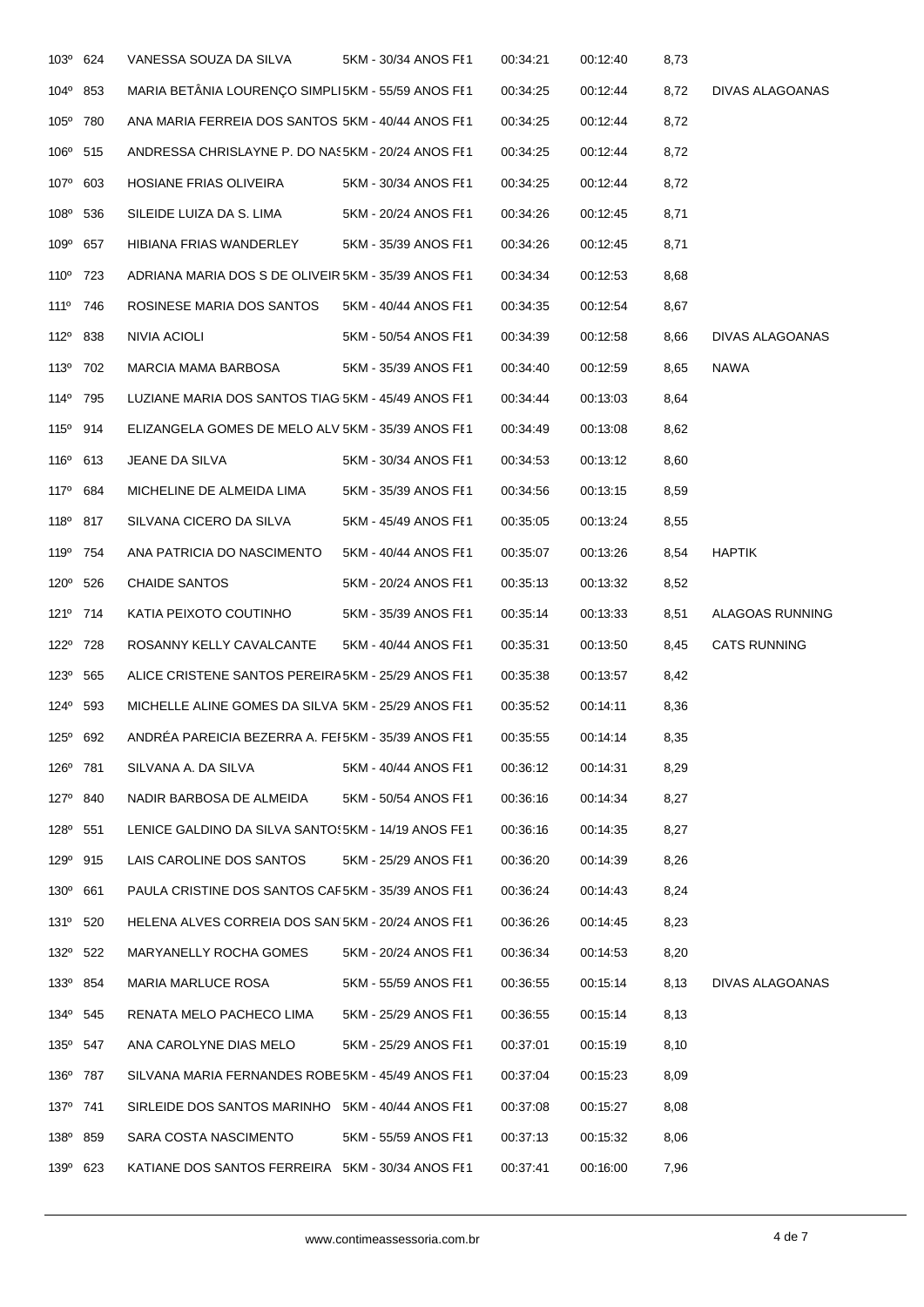| 141 <sup>o</sup> 602<br>142° 870<br>143 <sup>°</sup> 755<br>144 <sup>°</sup> 811<br>145° 630<br>146 <sup>°</sup> 556<br>147 <sup>°</sup> 876<br>148 <sup>°</sup> 843<br>149 <sup>°</sup> 542<br>150° 730<br>151 <sup>°</sup> 818<br>152° 612<br>153º 797<br>154° 860 | TALINE ARAUJO BANDEIRA<br>VALQUIRIA MAZONI MARTINS<br>AUDINETE MOTA DE BARROS<br>CLAUDIA MARIA DE OLIVEIRA TENC5KM - 45/49 ANOS FE1<br>FLAVIA CARDOSO SILVA<br>NAYANE JYLIANNY CHAVES DA SIL\5KM - 25/29 ANOS FE1<br>NARA NUBIA DE MELO<br>VALDETE OLIVEIRA ALELUIA<br>JULIANA DE OLIVEIRA SANTOS<br>VALDIMARY FERREIRA DE GOUVEI/5KM - 40/44 ANOS FE1<br>RAQUEL VITOR DO NASCIMENTO 5KM - 45/49 ANOS FE1 | 5KM - 30/34 ANOS FE1<br>5KM - 60+ FEM<br>5KM - 40/44 ANOS FE1<br>5KM - 30/34 ANOS FI1<br>5KM - 60+ FEM<br>5KM - 50/54 ANOS FE1<br>5KM - 25/29 ANOS FE1 | $\mathbf{1}$<br>$\mathbf{1}$ | 00:37:53<br>00:38:02<br>00:38:25<br>00:38:40<br>00:38:53<br>00:38:58<br>00:39:09 | 00:16:12<br>00:16:21<br>00:16:44<br>00:16:59<br>00:17:12<br>00:17:17<br>00:17:28 | 7,92<br>7,89<br>7,81<br>7,76<br>7,72<br>7,70<br>7,66 |                 |
|----------------------------------------------------------------------------------------------------------------------------------------------------------------------------------------------------------------------------------------------------------------------|-----------------------------------------------------------------------------------------------------------------------------------------------------------------------------------------------------------------------------------------------------------------------------------------------------------------------------------------------------------------------------------------------------------|--------------------------------------------------------------------------------------------------------------------------------------------------------|------------------------------|----------------------------------------------------------------------------------|----------------------------------------------------------------------------------|------------------------------------------------------|-----------------|
|                                                                                                                                                                                                                                                                      |                                                                                                                                                                                                                                                                                                                                                                                                           |                                                                                                                                                        |                              |                                                                                  |                                                                                  |                                                      |                 |
|                                                                                                                                                                                                                                                                      |                                                                                                                                                                                                                                                                                                                                                                                                           |                                                                                                                                                        |                              |                                                                                  |                                                                                  |                                                      |                 |
|                                                                                                                                                                                                                                                                      |                                                                                                                                                                                                                                                                                                                                                                                                           |                                                                                                                                                        |                              |                                                                                  |                                                                                  |                                                      |                 |
|                                                                                                                                                                                                                                                                      |                                                                                                                                                                                                                                                                                                                                                                                                           |                                                                                                                                                        |                              |                                                                                  |                                                                                  |                                                      |                 |
|                                                                                                                                                                                                                                                                      |                                                                                                                                                                                                                                                                                                                                                                                                           |                                                                                                                                                        |                              |                                                                                  |                                                                                  |                                                      |                 |
|                                                                                                                                                                                                                                                                      |                                                                                                                                                                                                                                                                                                                                                                                                           |                                                                                                                                                        |                              |                                                                                  |                                                                                  |                                                      |                 |
|                                                                                                                                                                                                                                                                      |                                                                                                                                                                                                                                                                                                                                                                                                           |                                                                                                                                                        |                              |                                                                                  |                                                                                  |                                                      | RUNNERS WOMAN   |
|                                                                                                                                                                                                                                                                      |                                                                                                                                                                                                                                                                                                                                                                                                           |                                                                                                                                                        |                              | 00:39:12                                                                         | 00:17:31                                                                         | 7,65                                                 | DIVAS ALAGOANAS |
|                                                                                                                                                                                                                                                                      |                                                                                                                                                                                                                                                                                                                                                                                                           |                                                                                                                                                        |                              | 00:39:20                                                                         | 00:17:38                                                                         | 7,63                                                 |                 |
|                                                                                                                                                                                                                                                                      |                                                                                                                                                                                                                                                                                                                                                                                                           |                                                                                                                                                        |                              | 00:39:24                                                                         | 00:17:43                                                                         | 7,61                                                 |                 |
|                                                                                                                                                                                                                                                                      |                                                                                                                                                                                                                                                                                                                                                                                                           |                                                                                                                                                        |                              | 00:39:38                                                                         | 00:17:57                                                                         | 7,57                                                 |                 |
|                                                                                                                                                                                                                                                                      | FABIANA SANTANA DOS SANTOS                                                                                                                                                                                                                                                                                                                                                                                | 5KM - 30/34 ANOS FI1                                                                                                                                   |                              | 00:39:38                                                                         | 00:17:57                                                                         | 7,57                                                 |                 |
|                                                                                                                                                                                                                                                                      | VANUZIA PAULINO DE LIMA                                                                                                                                                                                                                                                                                                                                                                                   | 5KM - 45/49 ANOS FE1                                                                                                                                   |                              | 00:39:47                                                                         | 00:18:06                                                                         | 7,54                                                 | DIVAS ALAGOANAS |
|                                                                                                                                                                                                                                                                      | MARILEIDE RIOS DA SILVA                                                                                                                                                                                                                                                                                                                                                                                   | 5KM - 55/59 ANOS FE1                                                                                                                                   |                              | 00:39:47                                                                         | 00:18:06                                                                         | 7,54                                                 |                 |
| 155° 672                                                                                                                                                                                                                                                             | WANLEIDE DA SILVA SANTOS                                                                                                                                                                                                                                                                                                                                                                                  | 5KM - 35/39 ANOS FE1                                                                                                                                   |                              | 00:39:55                                                                         | 00:18:14                                                                         | 7,52                                                 |                 |
| 156 <sup>°</sup> 867                                                                                                                                                                                                                                                 | IANYA ROSENDO DE FARIAS GRAN.5KM - 55/59 ANOS FE1                                                                                                                                                                                                                                                                                                                                                         |                                                                                                                                                        |                              | 00:39:58                                                                         | 00:18:17                                                                         | 7,51                                                 |                 |
| 157 <sup>°</sup> 863                                                                                                                                                                                                                                                 | ANA CRISTIANA SANTOS RAPOSO 5KM - 55/59 ANOS FE1                                                                                                                                                                                                                                                                                                                                                          |                                                                                                                                                        |                              | 00:40:26                                                                         | 00:18:45                                                                         | 7,42                                                 |                 |
| 158 <sup>°</sup> 502                                                                                                                                                                                                                                                 | MAYARA SUELLEN DE SOUZA FERF5KM - 14/19 ANOS FE1                                                                                                                                                                                                                                                                                                                                                          |                                                                                                                                                        |                              | 00:40:27                                                                         | 00:18:46                                                                         | 7,42                                                 |                 |
| 159° 858                                                                                                                                                                                                                                                             | ROSARIO DE LOUDES VILAÇA MOR 5KM - 55/59 ANOS FE1                                                                                                                                                                                                                                                                                                                                                         |                                                                                                                                                        |                              | 00:40:33                                                                         | 00:18:52                                                                         | 7,40                                                 |                 |
| 160° 548                                                                                                                                                                                                                                                             | LIVIA DAYANE PASCOAL SILVA                                                                                                                                                                                                                                                                                                                                                                                | 5KM - 25/29 ANOS FI1                                                                                                                                   |                              | 00:40:36                                                                         | 00:18:55                                                                         | 7,39                                                 |                 |
| 161 <sup>°</sup> 720                                                                                                                                                                                                                                                 | CRISTIANE SALVADOR LIBARDI                                                                                                                                                                                                                                                                                                                                                                                | 5KM - 35/39 ANOS FE1                                                                                                                                   |                              | 00:40:46                                                                         | 00:19:04                                                                         | 7,36                                                 |                 |
| 162 <sup>°</sup> 779                                                                                                                                                                                                                                                 | JULIANA MARIA DE OLIVEIRA                                                                                                                                                                                                                                                                                                                                                                                 | 5KM - 40/44 ANOS FE1                                                                                                                                   |                              | 00:40:46                                                                         | 00:19:05                                                                         | 7,36                                                 | NAWA            |
| 163 <sup>°</sup> 901                                                                                                                                                                                                                                                 | ARIANE LUCIA DA SILVA                                                                                                                                                                                                                                                                                                                                                                                     | 5KM - 35/39 ANOS FE1                                                                                                                                   |                              | 00:40:46                                                                         | 00:19:05                                                                         | 7,36                                                 |                 |
| 164 <sup>°</sup> 924                                                                                                                                                                                                                                                 | NAIR DAS S MEDEIROS                                                                                                                                                                                                                                                                                                                                                                                       | 5KM - 35/39 ANOS FE1                                                                                                                                   |                              | 00:41:06                                                                         | 00:19:25                                                                         | 7,30                                                 |                 |
| 165 <sup>°</sup> 543                                                                                                                                                                                                                                                 | MARINA ALICE TENORIO DA SILVA 5KM - 25/29 ANOS FE1                                                                                                                                                                                                                                                                                                                                                        |                                                                                                                                                        |                              | 00:41:09                                                                         | 00:19:28                                                                         | 7,29                                                 |                 |
| 166 <sup>°</sup> 842                                                                                                                                                                                                                                                 | MARIA CLAUDIA CARVALHO NOGUE5KM - 50/54 ANOS FE1                                                                                                                                                                                                                                                                                                                                                          |                                                                                                                                                        |                              | 00:41:12                                                                         | 00:19:31                                                                         | 7,28                                                 | DIVAS ALAGOANAS |
| 167° 610                                                                                                                                                                                                                                                             | LARISSA LUCY CARVALHO NASCIMI5KM - 30/34 ANOS FE1                                                                                                                                                                                                                                                                                                                                                         |                                                                                                                                                        |                              | 00:41:12                                                                         | 00:19:31                                                                         | 7,28                                                 | DIVAS ALAGOANAS |
| 168 <sup>°</sup> 553                                                                                                                                                                                                                                                 | ANDRESSA MICHELLE PALMEIRA D'5KM - 25/29 ANOS FE1                                                                                                                                                                                                                                                                                                                                                         |                                                                                                                                                        |                              | 00:41:23                                                                         | 00:19:42                                                                         | 7,25                                                 | HAPVIDA + 1K    |
| 169 <sup>°</sup> 851                                                                                                                                                                                                                                                 | SILVIA SARAIVA STADTLER SANTO(5KM - 50/54 ANOS FE1                                                                                                                                                                                                                                                                                                                                                        |                                                                                                                                                        |                              | 00:41:25                                                                         | 00:19:43                                                                         | 7,24                                                 |                 |
| 170° 809                                                                                                                                                                                                                                                             | MÁRCIA CONCEIÇÃO                                                                                                                                                                                                                                                                                                                                                                                          | 5KM - 45/49 ANOS FE1                                                                                                                                   |                              | 00:41:25                                                                         | 00:19:44                                                                         | 7,24                                                 | 01 MONSTROS     |
| 171 <sup>0</sup> 523                                                                                                                                                                                                                                                 | TACY DA SILVA REZENO                                                                                                                                                                                                                                                                                                                                                                                      | 5KM - 20/24 ANOS FE1                                                                                                                                   |                              | 00:41:46                                                                         | 00:20:05                                                                         | 7,18                                                 |                 |
| 172 <sup>0</sup> 826                                                                                                                                                                                                                                                 | SILVANIA VASCONCELOS C. DE LIM5KM - 45/49 ANOS FE1                                                                                                                                                                                                                                                                                                                                                        |                                                                                                                                                        |                              | 00:41:46                                                                         | 00:20:05                                                                         | 7,18                                                 |                 |
| 173º 560                                                                                                                                                                                                                                                             | YVILA SÂMIA DE CASTRO                                                                                                                                                                                                                                                                                                                                                                                     | 5KM - 25/29 ANOS FE1                                                                                                                                   |                              | 00:41:52                                                                         | 00:20:11                                                                         | 7,17                                                 |                 |
| 174 <sup>°</sup> 848                                                                                                                                                                                                                                                 | ROSELHA SOARES LINS                                                                                                                                                                                                                                                                                                                                                                                       | 5KM - 50/54 ANOS FE1                                                                                                                                   |                              | 00:42:02                                                                         | 00:20:20                                                                         | 7,14                                                 |                 |
| 175° 504                                                                                                                                                                                                                                                             | MARIA EDUARDA LINS CALAZANS 5KM - 14/19 ANOS FE1                                                                                                                                                                                                                                                                                                                                                          |                                                                                                                                                        |                              | 00:42:02                                                                         | 00:20:21                                                                         | 7,14                                                 |                 |
| 176 <sup>°</sup> 869                                                                                                                                                                                                                                                 |                                                                                                                                                                                                                                                                                                                                                                                                           |                                                                                                                                                        |                              |                                                                                  |                                                                                  |                                                      |                 |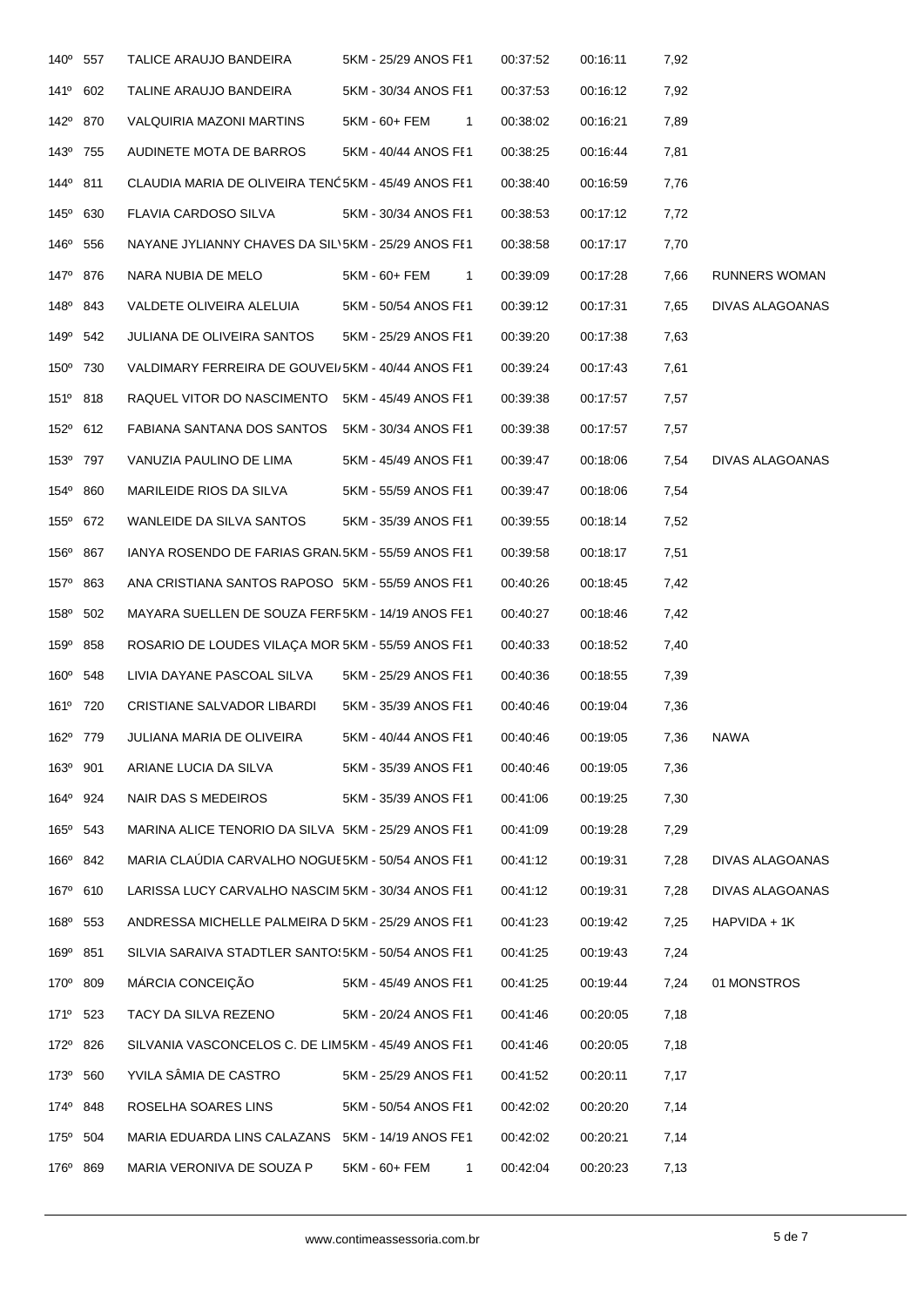| 177 <sup>0</sup> 584 | CARLEANDRA GAMA ALBUQUERQU5KM - 25/29 ANOS FI1      |                      | 00:42:10 | 00:20:29 | 7,11 |                             |
|----------------------|-----------------------------------------------------|----------------------|----------|----------|------|-----------------------------|
| 178 <sup>0</sup> 753 | KAILA PATRICIA PEIXOTO CARDOS(5KM - 40/44 ANOS FE1  |                      | 00:42:11 | 00:20:30 | 7,11 |                             |
| 179 <sup>°</sup> 784 | MARIA BENUBIA SANTOS CORREIA 5KM - 40/44 ANOS FE1   |                      | 00:42:15 | 00:20:34 | 7,10 |                             |
| 180° 835             | AUREA TERESA ROCHA ROSENDO 5KM - 50/54 ANOS FE1     |                      | 00:42:21 | 00:20:40 | 7,08 |                             |
| 181º 800             | MARIA VERONICA BARBOSA DE MA5KM - 45/49 ANOS FE1    |                      | 00:42:35 | 00:20:54 | 7,05 |                             |
| 182º 715             | PATRICIA ARQUIMINIO DE C. ANGEI5KM - 35/39 ANOS FE1 |                      | 00:42:36 | 00:20:55 | 7,04 |                             |
| 183 <sup>°</sup> 617 | LEOSANDRA DA COSTA NUNES                            | 5KM - 30/34 ANOS FE1 | 00:42:49 | 00:21:08 | 7,01 | <b>HAPVIDA</b>              |
| 184 <sup>°</sup> 769 | EDVANIA BARBOSA OLIVEIRA                            | 5KM - 40/44 ANOS FE1 | 00:42:54 | 00:21:12 | 6,99 |                             |
| 185 <sup>°</sup> 583 | KELLY CRISTINA DOS SANTOS                           | 5KM - 25/29 ANOS FE1 | 00:42:59 | 00:21:18 | 6,98 |                             |
| 186 <sup>°</sup> 887 | BERENICE DOS SANTOS COSTA                           | 5KM - 50/54 ANOS FE1 | 00:43:05 | 00:21:24 | 6,96 |                             |
| 187 <sup>°</sup> 794 | <b>CLAUDIA MARIA GOMES</b>                          | 5KM - 45/49 ANOS FI1 | 00:43:07 | 00:21:26 | 6,96 | <b>NAWA</b>                 |
| 188 <sup>0</sup> 828 | MARIA BETANIA SANTOS CORREIA 5KM - 45/49 ANOS FE1   |                      | 00:43:10 | 00:21:29 | 6,95 |                             |
| 189 <sup>°</sup> 668 | ANA PAULA FLORENTINO DE MELO 5KM - 35/39 ANOS FE1   |                      | 00:43:15 | 00:21:34 | 6,94 |                             |
| 190° 743             | MICHELE DA LUZ ALENCAR                              | 5KM - 40/44 ANOS FI1 | 00:43:15 | 00:21:34 | 6,94 |                             |
| 191 <sup>°</sup> 875 | JANDIRA DA CRUZ SANTOS MARTIN5KM - 60+ FEM          | $\mathbf{1}$         | 00:43:24 | 00:21:43 | 6,91 |                             |
| 192 <sup>°</sup> 614 | LUCIANA DE M. BROAD                                 | 5KM - 30/34 ANOS FE1 | 00:43:33 | 00:21:52 | 6,89 |                             |
| 193 <sup>°</sup> 757 | MARLI FAUSTINO DE LEMOS                             | 5KM - 40/44 ANOS FE1 | 00:43:37 | 00:21:56 | 6,88 |                             |
| 194 <sup>°</sup> 737 | ROZANA PEREIRA LEITE DE VASCO5KM - 40/44 ANOS FE1   |                      | 00:43:40 | 00:21:59 | 6,87 |                             |
| 195 <sup>°</sup> 676 | IONE ALMEIDA DE ANDRADE                             | 5KM - 35/39 ANOS FE1 | 00:43:43 | 00:22:01 | 6,86 |                             |
| 196 <sup>°</sup> 677 | SIMONE HEDWINGES R. Q DE VASC5KM - 35/39 ANOS FE1   |                      | 00:43:45 | 00:22:04 | 6,86 |                             |
| 197 <sup>°</sup> 582 | RENATA DOS SANTOS MONTEIRO 5KM - 25/29 ANOS FE1     |                      | 00:43:46 | 00:22:04 | 6,85 |                             |
| 198 <sup>°</sup> 699 | DANIELA AROUCHA FORTES                              | 5KM - 35/39 ANOS FE1 | 00:43:50 | 00:22:09 | 6,84 | <b>CICLISTAS CORREDORES</b> |
| 199 <sup>°</sup> 821 | MARIA APARECIDA DOS SANTOS PI5KM - 45/49 ANOS FE1   |                      | 00:44:06 | 00:22:24 | 6,80 |                             |
| 200° 938             | MARIA SOLANGE DOS SANTOS                            | 5KM - 50/54 ANOS FE1 | 00:44:10 | 00:22:29 | 6,79 |                             |
| 201º 827             | MARLENE FAUTINO DE LEMOS                            | 5KM - 45/49 ANOS FE1 | 00:44:12 | 00:22:31 | 6,79 |                             |
| 202° 530             | MAYARA STEFFANY RODRIGUES D/5KM - 20/24 ANOS FE1    |                      | 00:44:30 | 00:22:49 | 6,74 |                             |
| 203º 626             | THAYSE FABIANA CARDOSO DA SIL5KM - 30/34 ANOS FE1   |                      | 00:44:54 | 00:23:13 | 6,68 |                             |
| 204° 682             | TEREZA CRISTINA MOURA RODRIG 5KM - 35/39 ANOS FI1   |                      | 00:44:54 | 00:23:13 | 6,68 |                             |
| 205° 609             | CLEANE LINO DA SILVA                                | 5KM - 30/34 ANOS FE1 | 00:45:03 | 00:23:21 | 6,66 | LL FENIX                    |
| 206° 611             | JAQUELINE GOMES DE LIMA PIMEN5KM - 30/34 ANOS FE1   |                      | 00:45:03 | 00:23:22 | 6,66 |                             |
| 207º 710             | ERICA OLIVEIRA DA SILVA                             | 5KM - 35/39 ANOS FE1 | 00:45:17 | 00:23:36 | 6,62 |                             |
| 208º 814             | SIMONE DA SILVA MELO                                | 5KM - 45/49 ANOS FE1 | 00:45:19 | 00:23:38 | 6,62 |                             |
| 209° 540             | PETALLA MORGANNA FIGUEIREDO 5KM - 20/24 ANOS FE1    |                      | 00:45:21 | 00:23:40 | 6,62 |                             |
| 210° 648             | HELOISA SILVA DA LIMA                               | 5KM - 35/39 ANOS FE1 | 00:45:27 | 00:23:46 | 6,60 | ASAS AO VENTO               |
| 211 <sup>°</sup> 735 | LAIS FERREIRA DE MORAIS                             | 5KM - 40/44 ANOS FE1 | 00:45:28 | 00:23:47 | 6,60 |                             |
| 212 <sup>°</sup> 830 | MARIA QUITÉRIA DA ROCHA LIMA 5KM - 50/54 ANOS FE1   |                      | 00:46:00 | 00:24:19 | 6,52 |                             |
| 213 <sup>0</sup> 852 | SILVANIA PIRES DA SILVA                             | 5KM - 50/54 ANOS FE1 | 00:46:02 | 00:24:21 | 6,52 |                             |